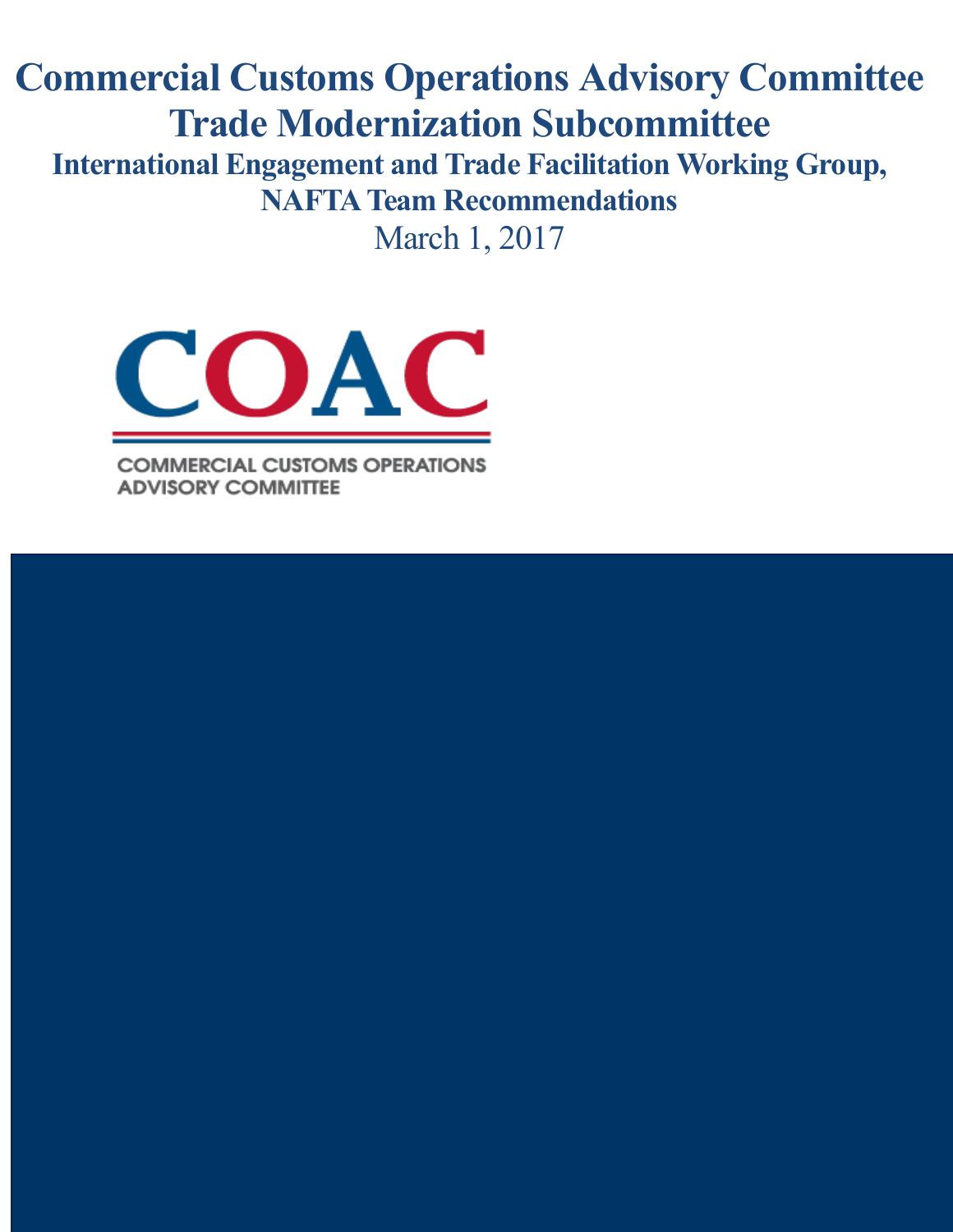# **Commercial Customs Operations Advisory Committee**

Trade Modernization Subcommittee International Engagement and Trade Facilitation Working Group North American Free Trade Agreement (NAFTA) Team DRAFT Recommendations March 1, 2017

# **Draft Recommendations on NAFTA and Trade Facilitation**

#### **Recommendation #1**

**Leverage Advances from Prior Free Trade Agreements (FTAs):** COAC recommends that CBP work with United States Trade Representative (USTR) and the private sector to review the text of more recent trade agreements to adopt modernized provisions, particularly in the areas of simplified rules of origin, importer self-certification, trade facilitation, enforcement, supply chain security, and non-tariff trade barriers.

#### **Recommendation #2**

**Continuity in Trade Preferences:** NAFTA currently benefits both U.S. exporters and U.S. importers and it should continue to maintain trade preferences that provide a significant positive economic impact to U.S. workers and the long-term investments of our companies. COAC recommends CBP work with USTR and the private sector to ensure there is a continuity of trade preferences that tariffs and non-tariff barriers remain minimal, and that positive U.S. trade and investment persists with our NAFTA partners.

#### **Recommendation #3**

**Consistency in Implementation:** In order to improve the consistency of NAFTA treatment to the same goods within the NAFTA region, COAC recommends that CBP work with Canada and Mexico to establish standardized processes in NAFTA trade preference qualification, consistent enforcement, and other applicable areas.

#### **Recommendation #4**

**North American Single Window:** In another effort to simplify trade for all businesses, particularly small and medium sized businesses, the COAC recommends CBP work with Canada and Mexico to collaborate on cross border data sharing and data harmonization, remove or modernize unnecessary regulatory barriers within the North American Region through the use of a single window. (See COAC recommendations from the 1 USG subcommittee's North American Single Window Alignment working group delivered at the November 17, 2016 COAC meeting)

#### **Recommendation #5**

**Regulatory Cooperation:** For products that are subject to partner government agency regulations, COAC recommends that CBP work with U.S. partner government agencies in the U.S. as well as Canada and Mexico to streamline and harmonize those regulations to create alignment in regards to documentation and data requirements, inspections, and enforcement in order to facilitate cross border trade within the NAFTA region for those regulated commodities.